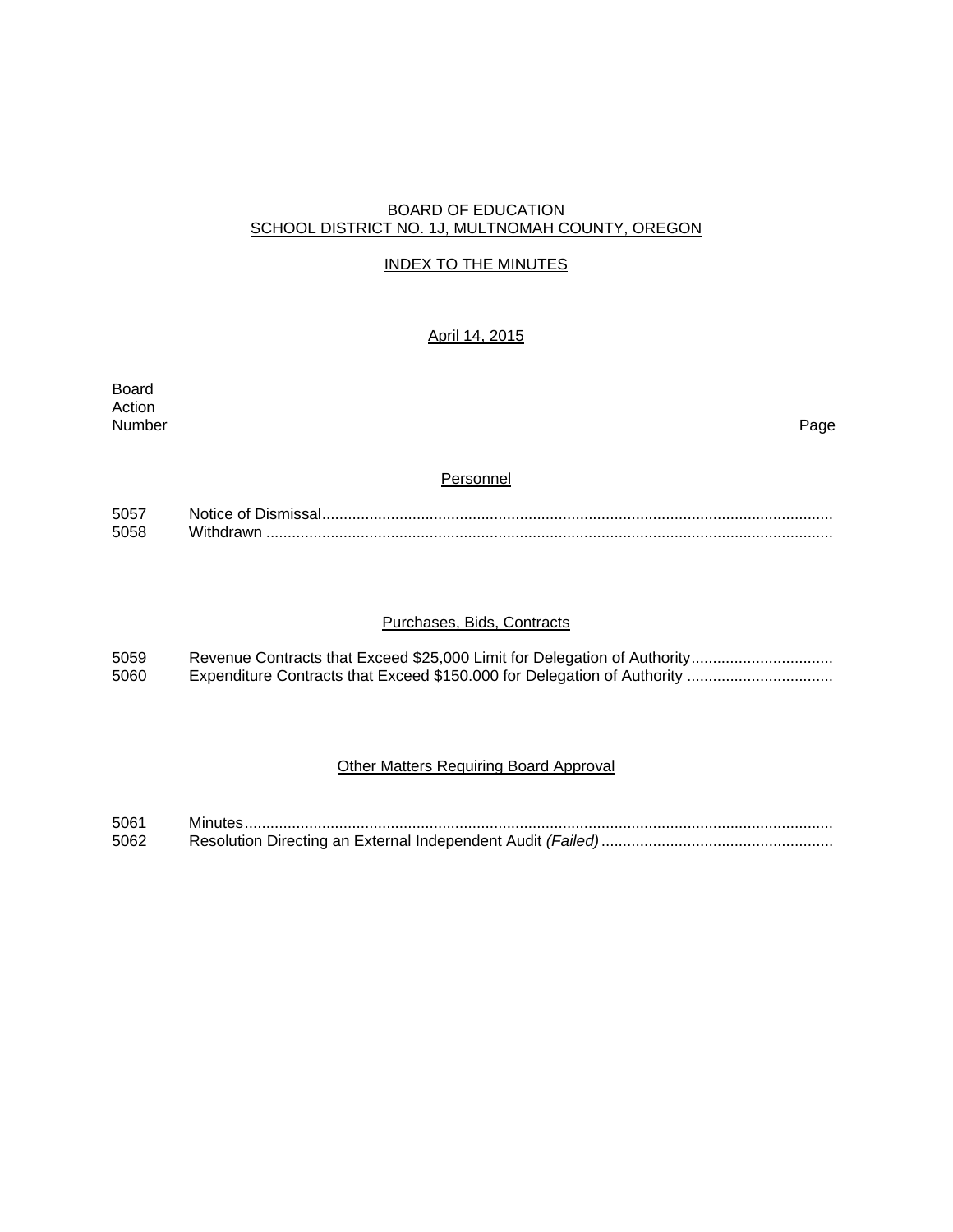# **Personnel**

The Superintendent RECOMMENDED adoption of the following items:

# Numbers 5057 and 5058

Director Knowles moved and Director Regan seconded the motion to adopt Resolution No. 5057. The motion was put to a voice vote and passed unanimously (yes-6, no-0; with Director Morton absent and Student Representative Jayaswal voting yes, unofficial).

Resolution No. 5058 was withdrawn.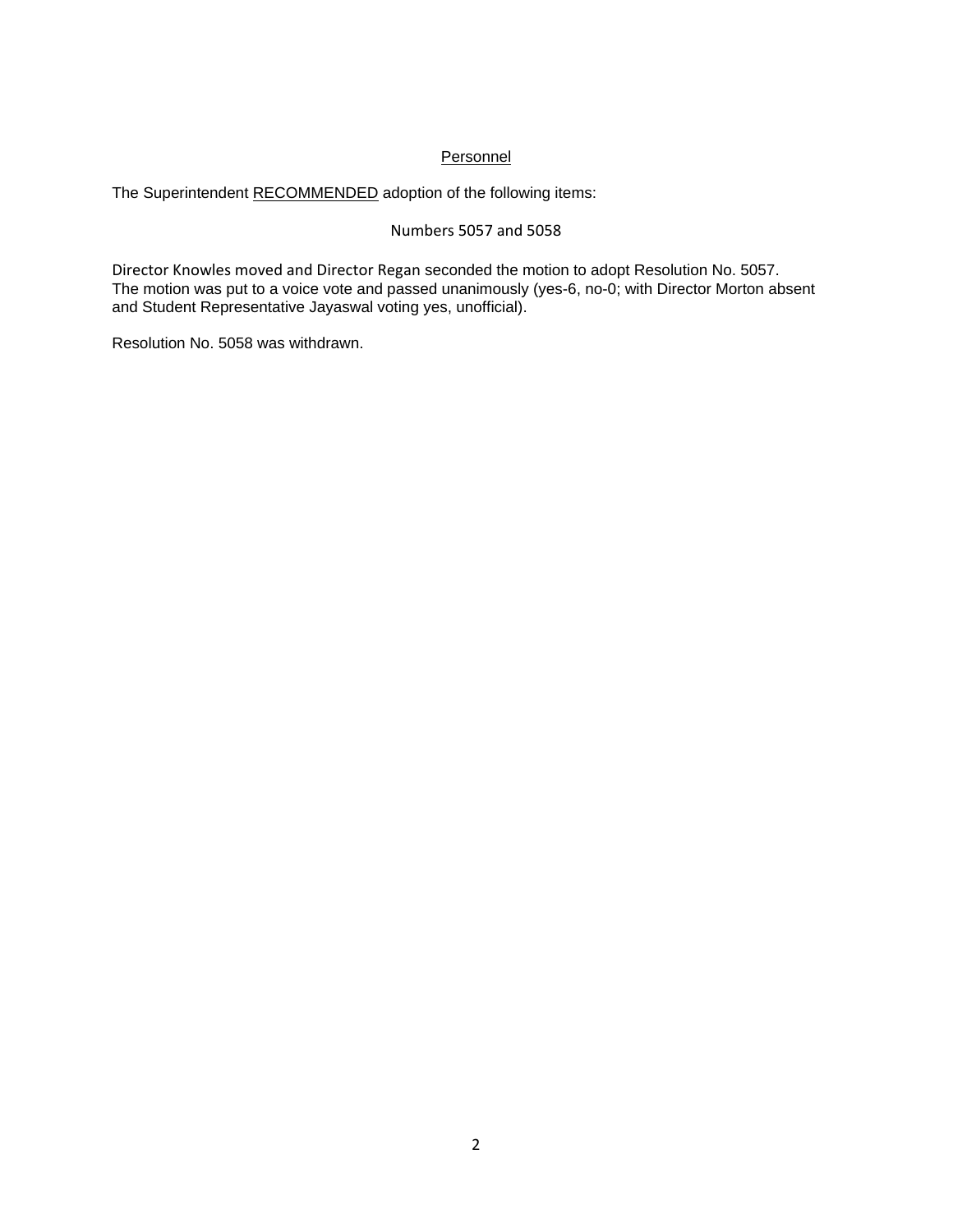### Notice of Dismissal

# **RESOLUTION**

On the advice of the Chief Human Resources Officer, the Superintendent recommends that the contract educator listed below be dismissed from employment immediately.

The Board of Education accepts the Superintendent's recommendation and by this resolution dismisses the educator listed below, under the provisions of ORS 342.865(1)(a),(d) and (e). The Human Resources Department is instructed to notify this individual of the Board's decision to dismiss, with an effective date of April 15, 2015.

| I<br><b>Employee ID</b> |  |
|-------------------------|--|
| li<br>004000            |  |

*S. Murray* 

#### **RESOLUTION No. 5058**

Withdrawn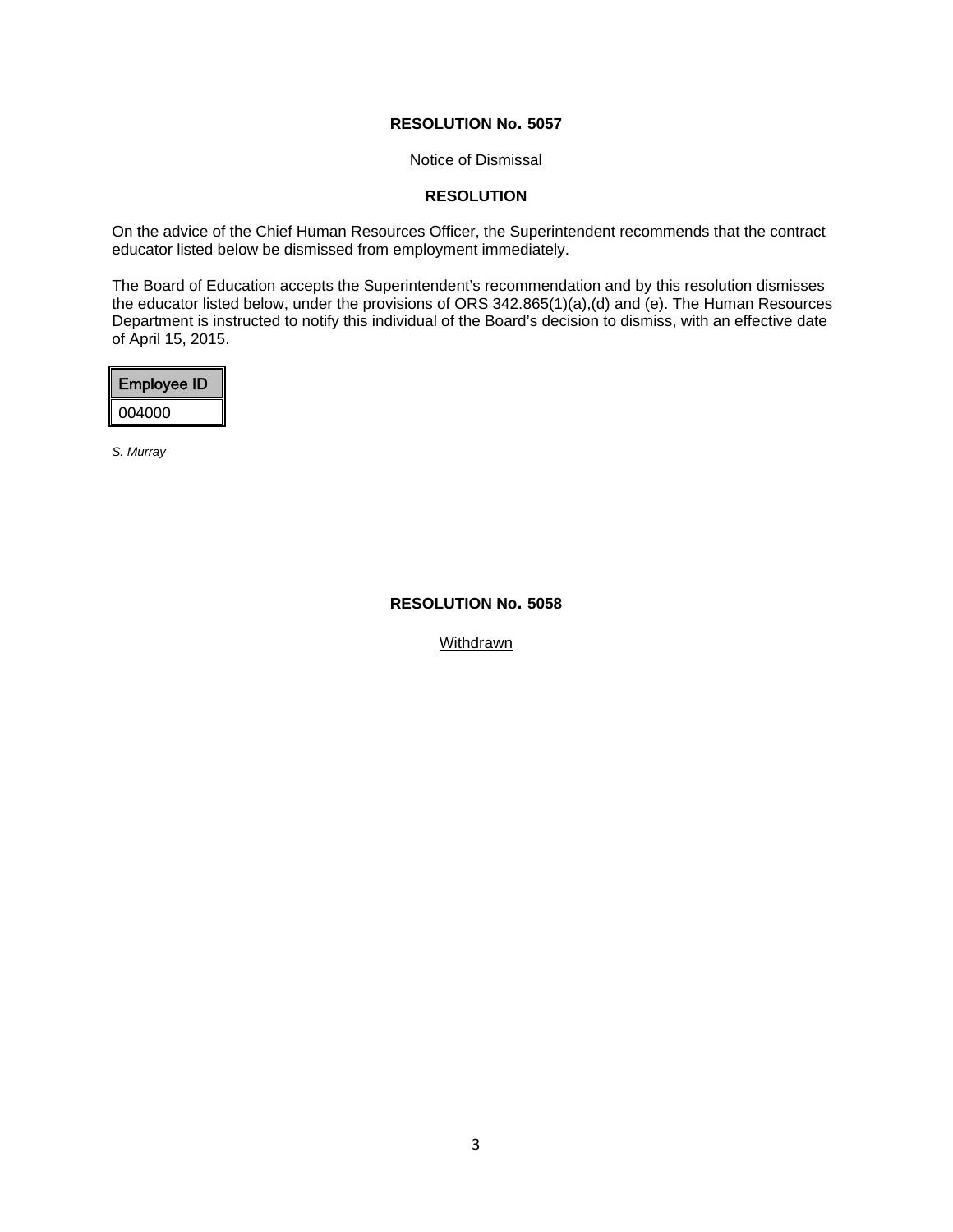# Purchases, Bids, Contracts

The Superintendent RECOMMENDED adoption of the following items:

# Numbers 5059 and 5060

Director Knowles moved and Director Regan seconded the motion to adopt the above numbered items. The motion was put to a voice vote and passed unanimously (yes-6, no-0; with Director Morton absent and Student Representative Jayaswal voting yes, unofficial).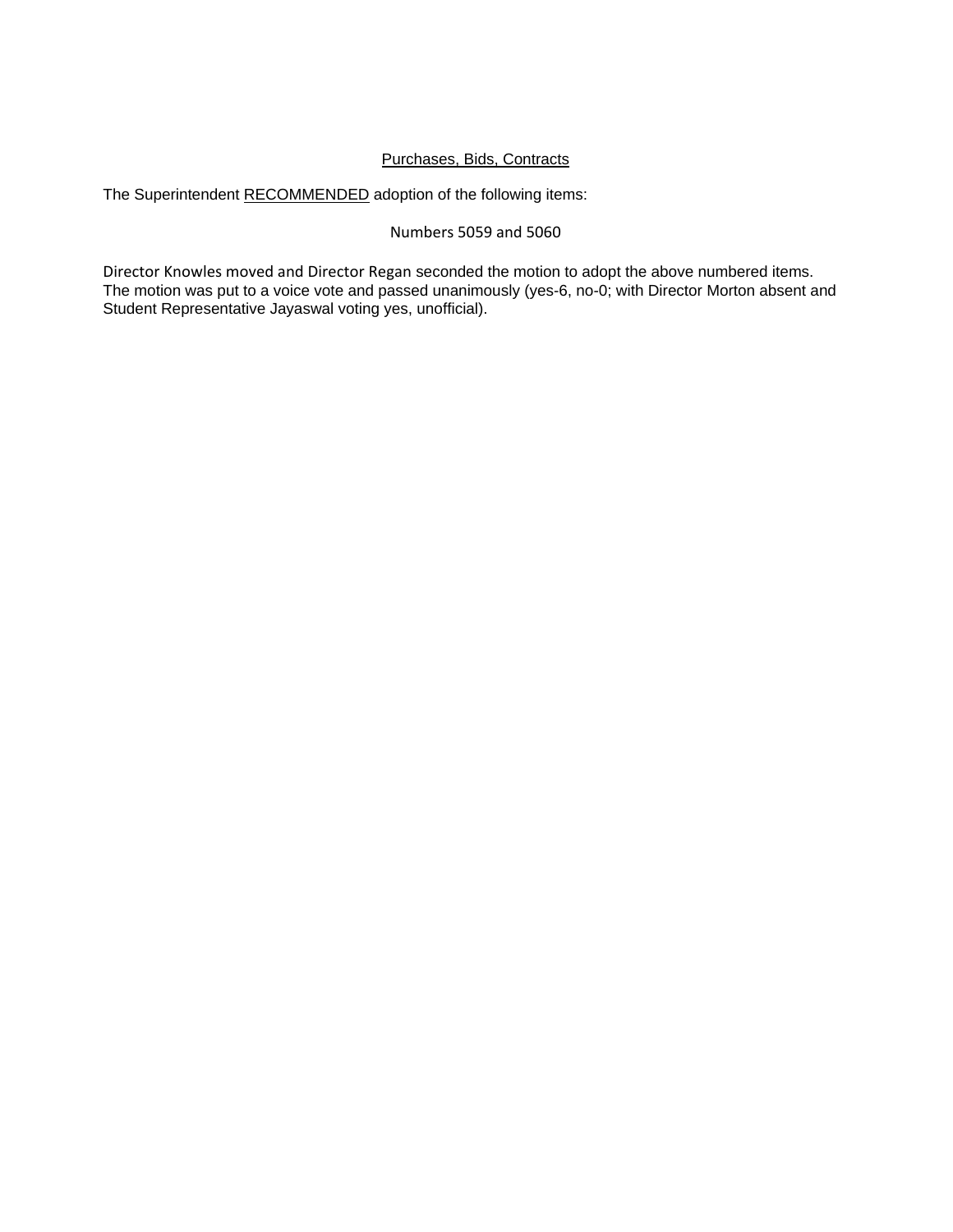#### Revenue Contracts that Exceed \$25,000 Limit for Delegation of Authority

#### **RECITAL**

Portland Public Schools ("District") Public Contracting Rules PPS-45-0200 ("Authority to Approve District Contracts; Delegation of Authority to Superintendent") requires the Board of Education ("Board") to enter into and approve all contracts, except as otherwise expressly authorized. Contracts exceeding \$25,000 per contractor are listed below.

#### **RESOLUTION**

The Superintendent recommends that the Board approve these contracts. The Board accepts this recommendation and by this resolution authorizes the Deputy Clerk to enter into agreements in a form approved by General Counsel for the District.

### **NEW REVENUE CONTRACTS**

No New Revenue Contracts

#### **NEW INTERGOVERNMENTAL AGREEMENTS / REVENUE ("IGA/Rs")**

| Contractor                                             | Contract<br>Term                | <b>Contract Type</b>                       | <b>Description of Services</b>                                                      | Contract<br>Amount | Responsible<br>Administrator,<br><b>Funding Source</b> |
|--------------------------------------------------------|---------------------------------|--------------------------------------------|-------------------------------------------------------------------------------------|--------------------|--------------------------------------------------------|
| State of Oregon<br>Infrastructure Finance<br>Authority | 3/4/2015<br>through<br>3/4/2017 | Intergovernmental<br>Agreement-<br>Revenue | Funding for Franklin High<br>School Seismic Rehabilitation<br>Program (SRGP Grant). | \$1,337,218        | C. Sylvester<br><b>Fund 438</b><br>Dept. 5597          |
|                                                        |                                 | IGA/R 61680                                |                                                                                     |                    | Project J0197                                          |

# **AMENDMENTS TO EXISTING REVENUE CONTRACTS**

No Amendments to Existing Revenue Contracts

*Y. Awwad*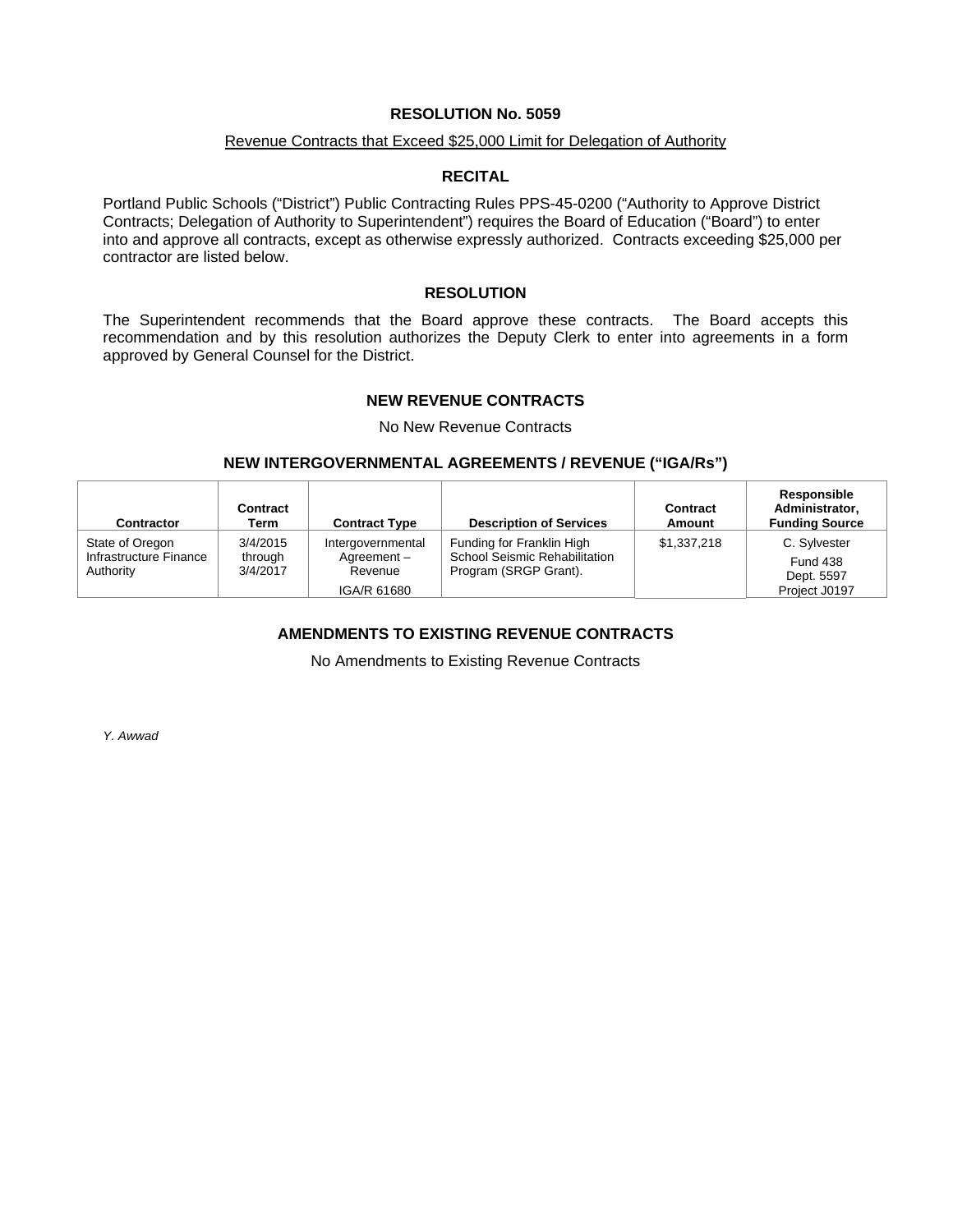### Expenditure Contracts that Exceed \$150,000 for Delegation of Authority

### **RECITAL**

Portland Public Schools ("District") Public Contracting Rules PPS-45-0200 ("Authority to Approve District Contracts; Delegation of Authority to Superintendent") requires the Board of Education ("Board") enter into contracts and approve payment for products, materials, supplies, capital outlay, equipment, and services whenever the total amount exceeds \$150,000 per contract, excepting settlement or real property agreements. Contracts meeting this criterion are listed below.

### **RESOLUTION**

The Superintendent recommends that the Board approve these contracts. The Board accepts this recommendation and by this resolution authorizes the Deputy Clerk to enter into agreements in a form approved by General Counsel for the District.

| Contractor                                                                              | Contract<br><b>Term</b>            | <b>Contract Type</b>                  | <b>Description of Services</b>                                                                                           | Contract<br>Amount        | <b>Responsible</b><br>Administrator,<br><b>Funding Source</b>                           |
|-----------------------------------------------------------------------------------------|------------------------------------|---------------------------------------|--------------------------------------------------------------------------------------------------------------------------|---------------------------|-----------------------------------------------------------------------------------------|
| Mythics                                                                                 | 4/15/2015                          | Purchase Order<br>PO 124535           | PeopleSoft Enterprise Benefits<br>Administration & Recruiting<br>Solutions software, licenses<br>and support.            | \$249,106                 | J. Klein<br><b>Fund 407</b><br>Dept. 5581<br>Project A1010                              |
| Office Depot, Inc.,<br>dba Office Max                                                   | 1/5/2015<br>through<br>1/4/2017    | Cooperative<br>Agreement<br>COA 61585 | Provide office supplies on an<br>as-needed basis via PPS<br>Private Marketplace for District-<br>wide use.               | In excess of<br>\$250,000 | Y. Awwad<br><b>Various Chartfields</b>                                                  |
| <b>Metro Office Solutions</b>                                                           | 1/5/2015<br>through<br>1/4/2017    | Cooperative<br>Agreement<br>COA 61677 | Provide office supplies on an<br>as-needed basis via PPS<br>Private Marketplace for District-<br>wide use.               | In excess of<br>\$250,000 | Y. Awwad<br>Various Chartfields                                                         |
| <b>Staples Contract &amp;</b><br>Commercial, Inc.,<br>operating as Staples<br>Advantage | 1/5/2015<br>through<br>1/4/2017    | Cooperative<br>Agreement<br>COA 61685 | Provide office supplies on an<br>as-needed basis via PPS<br>Private Marketplace for District-<br>wide use.               | In excess of<br>\$250,000 | Y. Awwad<br>Various Chartfields                                                         |
| All Lines Leasing                                                                       | 7/1/2015<br>through<br>6/30/2020   | <b>Personal Services</b><br>PS 61691  | Equipment Lease through<br>Fresno SD/US Communities<br>cooperative contract.                                             | \$1,625,178               | T. Magliano<br><b>Fund 101</b><br>Dept. 5593                                            |
| Payne Construction,<br>Inc.                                                             | 4/19/2015<br>through<br>12/31/2016 | Construction<br>C XXXXX               | Ainsworth: Reroof. seismic<br>upgrades, ADA, elevator.<br>Woodlawn: ADA, elevator.<br>ITB-C 2014-1867                    | \$3,271,169               | C. Sylvester<br><b>Fund 451</b><br>Depts. 1132, 1294<br>Projects DC207,<br>DC307, DC407 |
| <b>Baldwin General</b><br>Contracting, Inc.                                             | 4/19/2015<br>through<br>12/31/2015 | Construction<br>C XXXXX               | Hayhurst: Reroof, seismic<br>upgrades, science classroom<br>remodels.<br>Stephenson: Reroof, seismic.<br>ITB-C 2014-1868 | \$1,920,800               | C. Sylvester<br><b>Fund 451</b><br>Depts.1160, 1190<br>Projects DC207,<br>DC307, DB107  |

# **NEW CONTRACTS**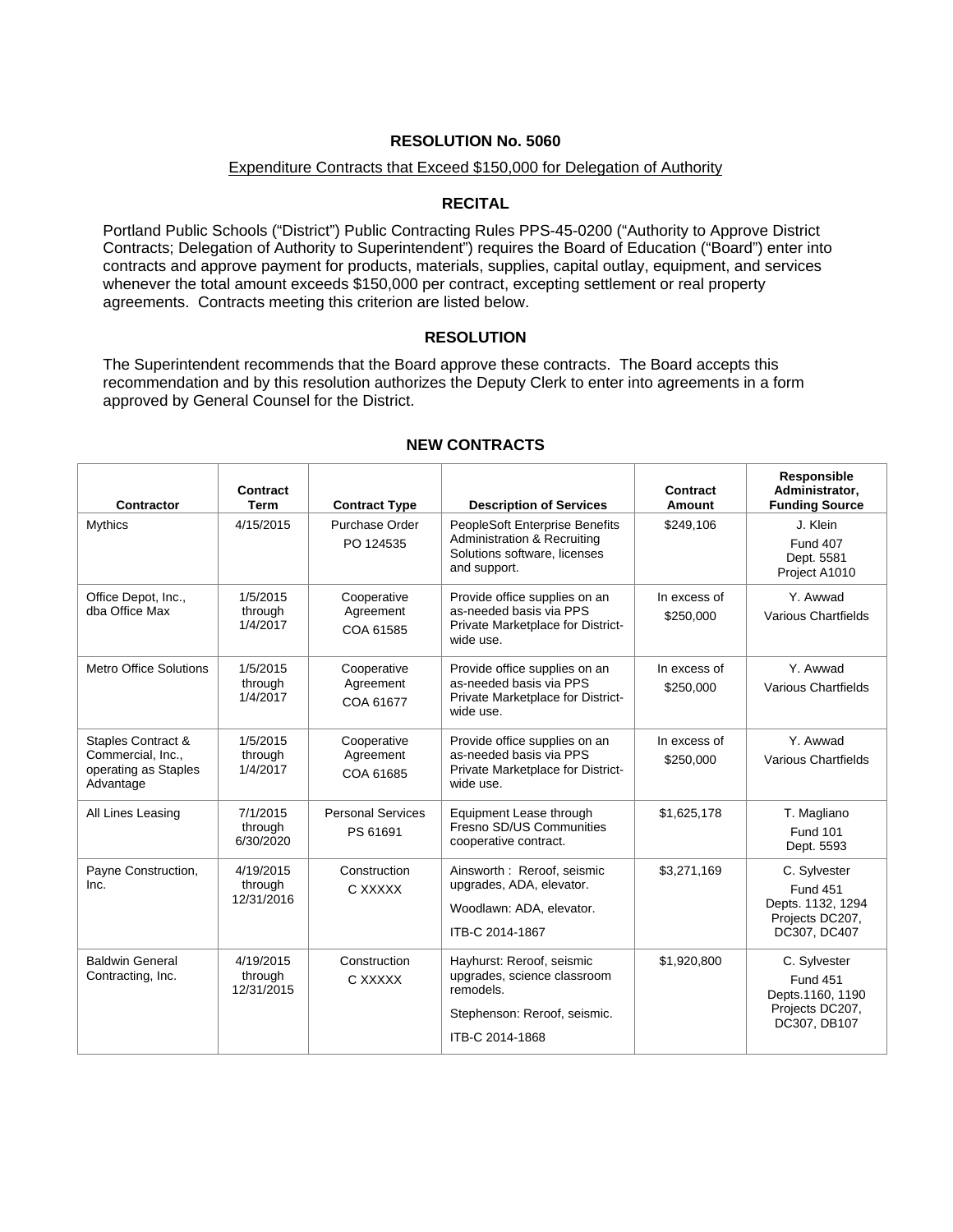# **NEW INTERGOVERNMENTAL AGREEMENTS ("IGAs")**

No New IGAs

# **AMENDMENTS TO EXISTING CONTRACTS**

No New Amendments

*Y. Awwad*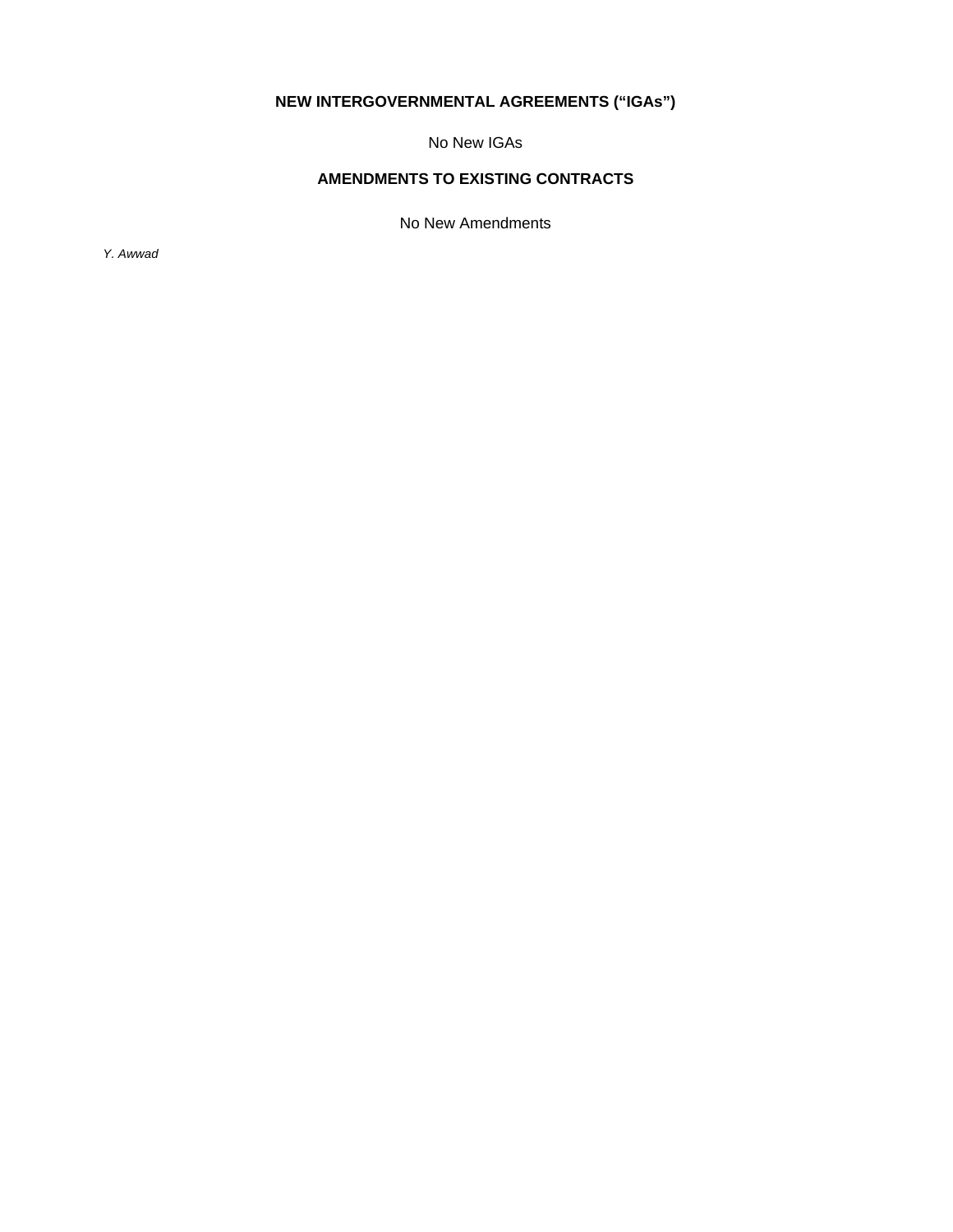## Other Matters Requiring Board Approval

The Superintendent RECOMMENDED adoption of the following item:

### Number 5061

Director Knowles moved and Director Regan seconded the motion to adopt the above numbered item. The motion was put to a voice vote and passed unanimously (yes-6, no-0; with Director Morton absent and Student Representative Jayaswal voting yes, unofficial).

During the Committee of the Whole, Director Koehler moved and Director Regan seconded the motion to adopt Resolution No. 5062. The motion was put to a voice vote and failed by a vote of 3-3 (yes-3, no-3 [Belisle, Adkins, Knowles]; with Director Morton absent and Student Representative Jayaswal voting yes, unofficial).